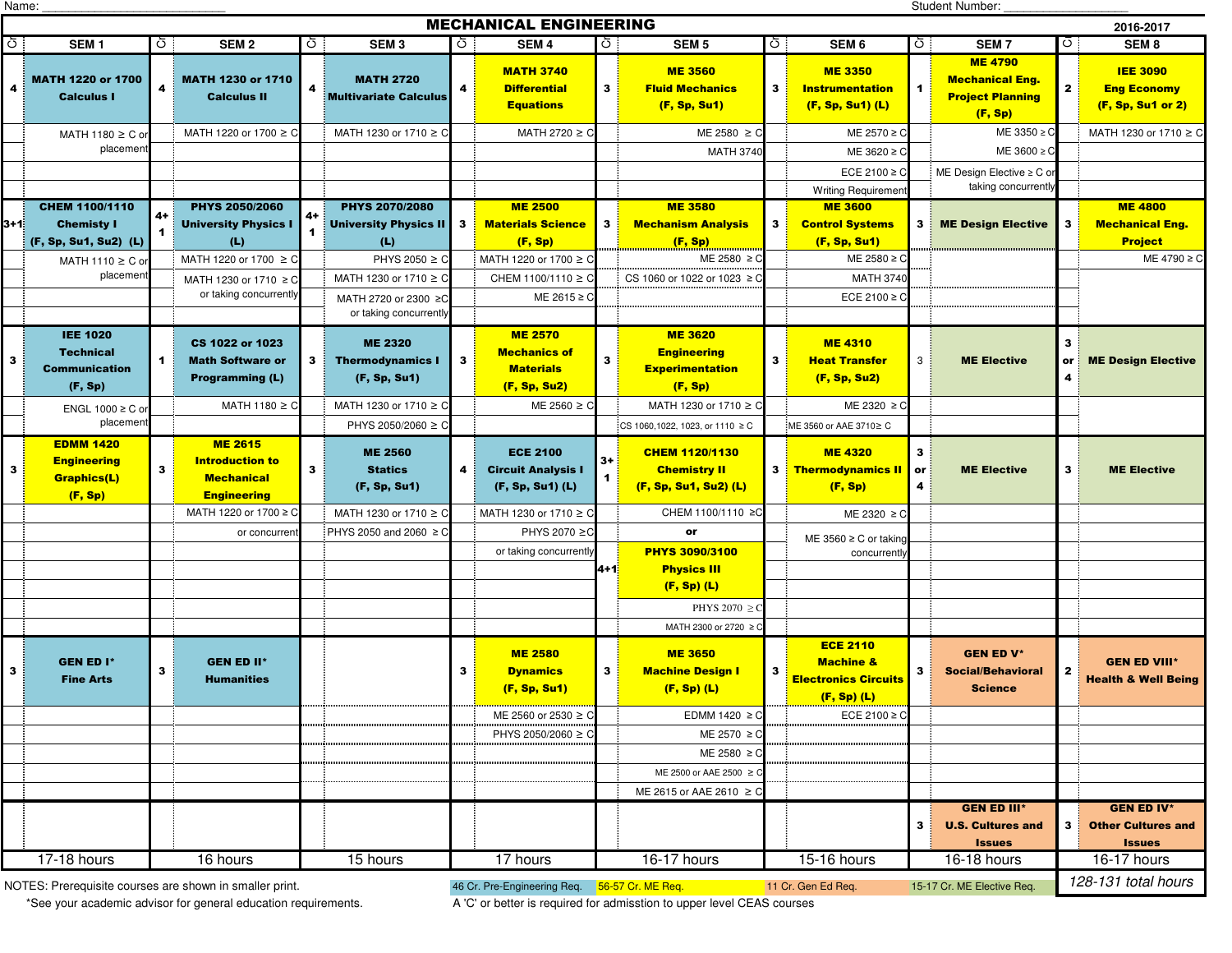## MECHANICAL ENGINEERING ELECTIVES

Students must complete five different elective courses. A minimum of two must be design courses and two must have a laboratory expereince (marked with an "L").\*\*\*

| 3                | <b>ME 4330</b><br><b>Environmental</b><br><b>Systems Design in</b><br><b>Buildings</b> | 3                       | ME 4390 - Design of<br><b>Thermal Systems (L)</b>                |   | ME 4680 - Engine Design<br>(L)                   | 3 | ME 4530 - Machine<br>Desing II (L)          |
|------------------|----------------------------------------------------------------------------------------|-------------------------|------------------------------------------------------------------|---|--------------------------------------------------|---|---------------------------------------------|
|                  | ME $4310 \ge C$ or CHEG<br>$3120 \ge C$                                                |                         | (ME 3350 $\geq$ C and ME<br>$4310 \ge C$ )<br>or                 |   | ME 3560 ≥ C and (ME 3670 or<br>$ME 4320 \ge C$   |   | ME 3650 $\geq$ C                            |
|                  | ME 4320 ≥ C                                                                            |                         | (CHEG 2810 ≥ C, CHEG<br>3120 ≥ C, and IEE 2610<br>$\geq$ C)      |   |                                                  |   |                                             |
|                  |                                                                                        |                         |                                                                  |   |                                                  |   |                                             |
|                  |                                                                                        |                         |                                                                  |   |                                                  |   |                                             |
| 4                | AE 4630 - Aerospace<br><b>Structural Design</b>                                        | $\overline{\mathbf{3}}$ | AE 4690 - Aircraft<br><b>Design</b>                              | 3 | ME 4700 - Vehicle<br><b>Structural Design</b>    | 3 | ME 5390 - Advanced<br><b>Thermal Design</b> |
|                  | ME 2570 ≥ C                                                                            |                         | AE 3800 $\geq$ C and AE<br>$4600 \ge C$                          |   | ME 3580 ≥ C and ME 3650 ≥<br>C                   |   | ME 4310 ≥ B                                 |
| <b>DOMESTICS</b> |                                                                                        |                         |                                                                  |   |                                                  |   |                                             |
|                  |                                                                                        |                         |                                                                  |   |                                                  |   |                                             |
| 3                | ME 5730 - Materials<br><b>Selection in Design</b>                                      | 3                       | <b>ME 5500 - Modern</b><br><b>Engineered</b><br><b>Materials</b> | 3 | ME 5530 - Advanced<br><b>Product Engineering</b> |   |                                             |
|                  | ME 3650 $\geq$ B                                                                       |                         | ME 2500 or AE 2500 ≥ B                                           |   | ME 3600 and ME 4530 ≥ B                          |   |                                             |
|                  |                                                                                        |                         | ECE 2100 $\geq$ B                                                |   |                                                  |   |                                             |
|                  |                                                                                        |                         |                                                                  |   |                                                  |   |                                             |
|                  |                                                                                        |                         |                                                                  |   |                                                  |   |                                             |

**ME Design Elecitve Courses (choose two)**

\*\*\*Students may choose more than two design electives. Graduate level (5000+) courses require a B or better in all prerequisites.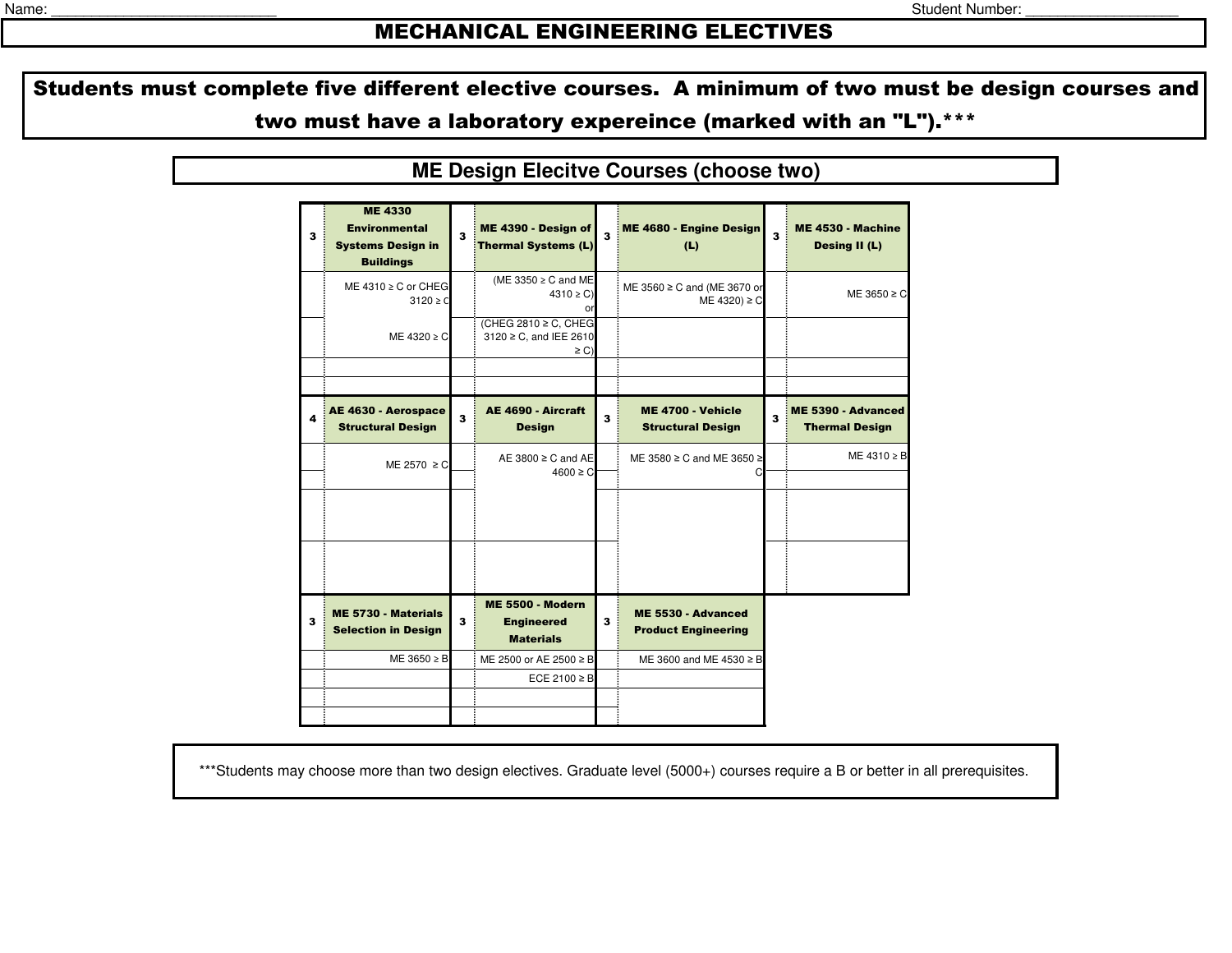## **ME Electives**

| 4                       | <b>AE 3610</b><br><b>Aerodynamics I (L)</b>                                           | 3 | <b>ME 4570</b><br><b>Experimental Solid</b><br><b>Mechanics (L)</b> |   | <b>ME 3670</b><br><b>3</b> Internal Combustion<br>Engines I (L) | $\mathbf{3}$ | <b>ME 3990</b><br><b>Cooperative Education</b>                 |   | <b>AE 4600</b><br><b>3</b> Aircraft Stability and<br><b>Control</b> |
|-------------------------|---------------------------------------------------------------------------------------|---|---------------------------------------------------------------------|---|-----------------------------------------------------------------|--------------|----------------------------------------------------------------|---|---------------------------------------------------------------------|
|                         | MATH 2720 $\geq$ C                                                                    |   | ME 2500 ≥ C or AE 2500<br>$\geq$ C                                  |   | MATH 2720 $\geq$ C                                              |              | Repeatable 3 times to count as<br>one elective 3 credit course |   | AE 3710 $\geq$ C and ME<br>$3600 \ge C$                             |
|                         | AE 2610 ≥C or ME 3560<br>≥C                                                           |   | ME 2570 $\geq$ C                                                    |   | ME 2580 $\geq$ C                                                |              |                                                                |   |                                                                     |
|                         | PHYS 2050/2060 ≥ C                                                                    |   | ME 3350 $\geq$ C                                                    |   | ME 2320 ≥ C                                                     |              |                                                                |   |                                                                     |
| з                       | <b>ME 4590</b><br><b>Dynamics of</b><br><b>Machinery</b>                              |   | <b>ME 4650</b><br><b>Vehicle Dynamics</b>                           |   | <b>ME 4710</b><br>3<br><b>Motion and Control</b><br>(L)         | 3            | AE 4660 - Aerospace<br><b>Propulson I</b>                      | 3 | <b>ME 5710</b><br><b>Gas Dynamics</b>                               |
|                         | $ME 3580 \geq C$                                                                      |   | ME 3580 $\geq$ C                                                    |   | ME 3600 $\geq$ C or ECE<br>3710                                 |              | ME 2320 ≥ C and (ME 3560 or AE<br>$3710$ ) $\geq$ C            |   | $ME 4310 \geq B$                                                    |
|                         |                                                                                       |   | ME 3600 $\geq$ C                                                    |   |                                                                 |              |                                                                |   | ME 4320 $\geq$ B                                                    |
|                         |                                                                                       |   | ME 3650 $\geq$ C                                                    |   |                                                                 |              |                                                                |   |                                                                     |
| $\overline{\mathbf{3}}$ | ME 5300 -<br><b>Theoretical and</b><br><b>Computational Fluid</b><br><b>Mechanics</b> | 3 | <b>ME 5550</b><br><b>Intermediate</b><br><b>Dynamics</b>            | 3 | <b>ME 5580</b><br><b>Mechanical</b><br><b>Vibrations</b>        | 3            | <b>ME 5640</b><br><b>Engineering Noise</b><br>Control (L)      | 3 | ME 5770 - Fuel Cell<br>and Alternative<br>Energy (L)                |
|                         | $ME 3560 \geq B$                                                                      |   | $ME 2580 \geq B$                                                    |   | $ME 2580 \geq B$                                                |              | ME 2580 $\geq$ B                                               |   | (ME 3670 or ME 4320) ≥<br>B                                         |
|                         |                                                                                       |   | MATH 3740 ≥ B                                                       |   | MATH 3740 ≥ B                                                   |              | MATH 3740 $\geq$ B                                             |   | ME 3560 $\geq$ B                                                    |